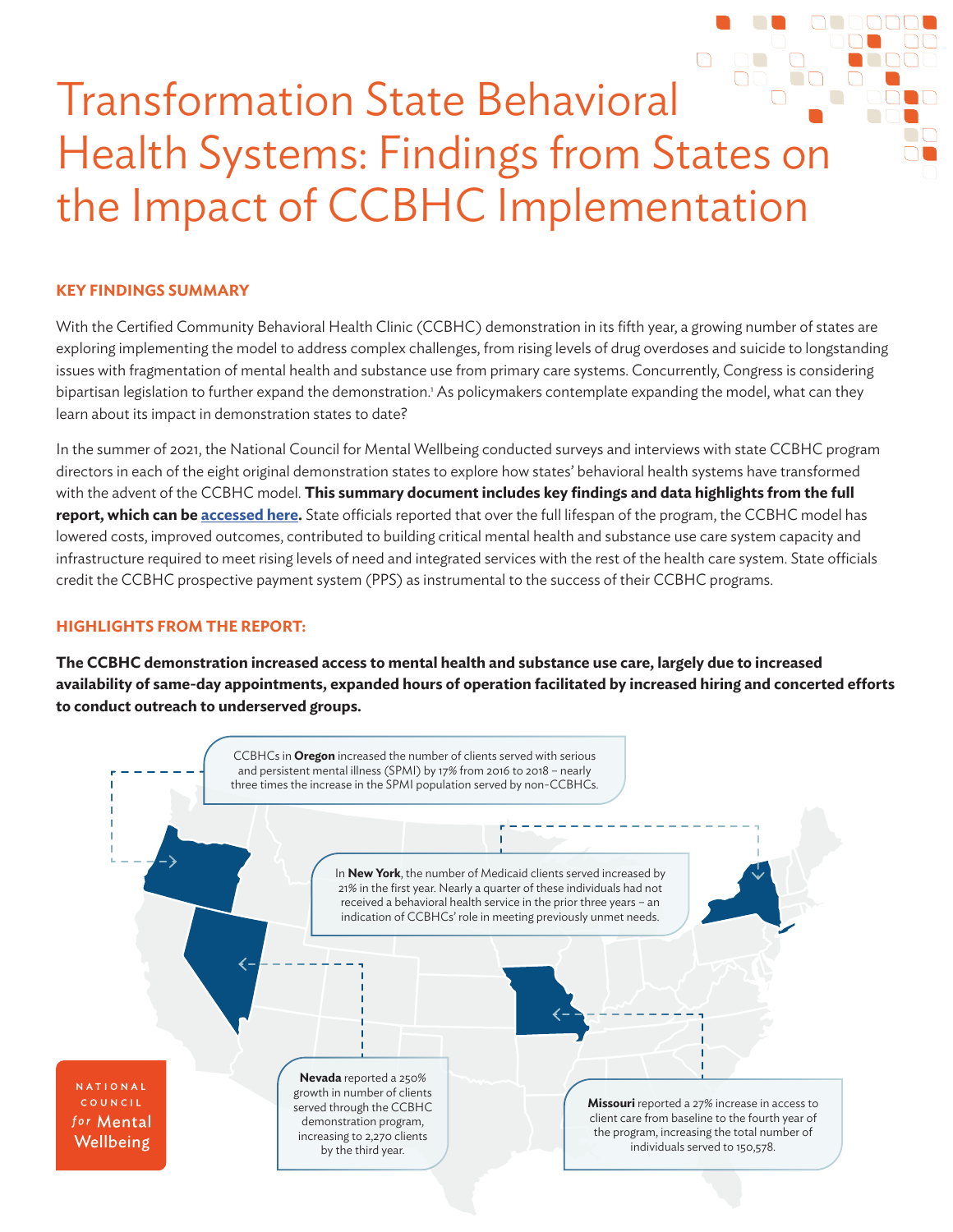

#### **States reported reductions in emergency department and hospital visits among CCBHC clients, leading to cost offsets.**

**Oklahoma's** three CCBHCs reduced the proportion of their clients seen in emergency departments by 18-47% (rates varied by clinic) and those admitted to inpatient care by 20-69% over the first four years of the program, compared to baseline.



In its first year, **New York** reported a 54% decrease in the number of CCBHC clients using behavioral health inpatient care, which translated to a 27% decrease in associated monthly costs. Similarly, the state reported a 46% decrease in the number of clients using the emergency department, leading to a 26% reduction in monthly costs. New York also saw a 61% decrease in the number of clients using general hospital inpatient services and a 54% decrease in all-cause readmissions.



**New Jersey** reported a decline in all-cause readmission rates from the first to second demonstration year.

**Missouri** reported that among clients with a prior emergency department visit engaged in outpatient care at a CCBHC, 76% experienced reduced emergency department visits and hospitalizations. Of those engaged in care who had some type of prior law enforcement involvement, nearly 70% had no further law enforcement involvement at six months.

# **The CCBHC demonstration helped states mitigate the effects of the mental health and substance use service workforce shortage by enabling clinics to hire and retain vital staff.**



Prior research has found that CCBHCs participating in the demonstration program hired an average of 117 new staff positions each, with a median of 43.2 The most added staff include adult and child psychiatrists, licensed clinical social workers, nurses, counselors, case managers and peer specialists/recovery coaches.3 State officials cited expansion of staff as one of the biggest system improvements resulting from the CCBHC demonstration.



In **Nevada**, areas that rarely had access to psychiatrists prior to the demonstration now have an onsite psychiatrist and/or psychiatric advanced practice registered nurse, as well as providers that can offer medication-assisted treatment (MAT) for individuals with certain types of substance use disorders. Nevada referred to CCBHCs' ability to hire additional staff as "one big win for the [CCBHC prospective payment] rate."



Multiple states, including **Minnesota, Missouri, New Jersey, Nevada and Oregon**, reported that the CCBHC program led to a significant expansion of peer workers and family support specialists, individuals with lived experience of mental health or substance use conditions who support coordination and understanding of services for new clients.

# **Rates of initiation, engagement and follow-up for mental health and substance use care tended to improve under the CCBHC demonstration program, with CCBHCs reporting higher performance than non-CCBHCs on key metrics.**



In **New Jersey**, the rate of follow-up after hospitalization for mental illness nearly doubled in the second year of the demonstration. New Jersey also reported that treatment initiation and engagement rates for alcohol and other drug use in adults increased from the first to the second demonstration year. CCBHCs far outperformed statewide averages on these measures.



**New York** CCBHCs outperformed other provider types in the state on numerous quality measures, including initiation and engagement of alcohol and other drug treatment and seven day follow-up after hospitalization.



In **Missouri**, by the third demonstration year, CCBHCs had a 75% rate of 30-day post-hospitalization follow-up for adults hospitalized with mental illness, compared to a statewide average of just 33% for Medicaid providers.